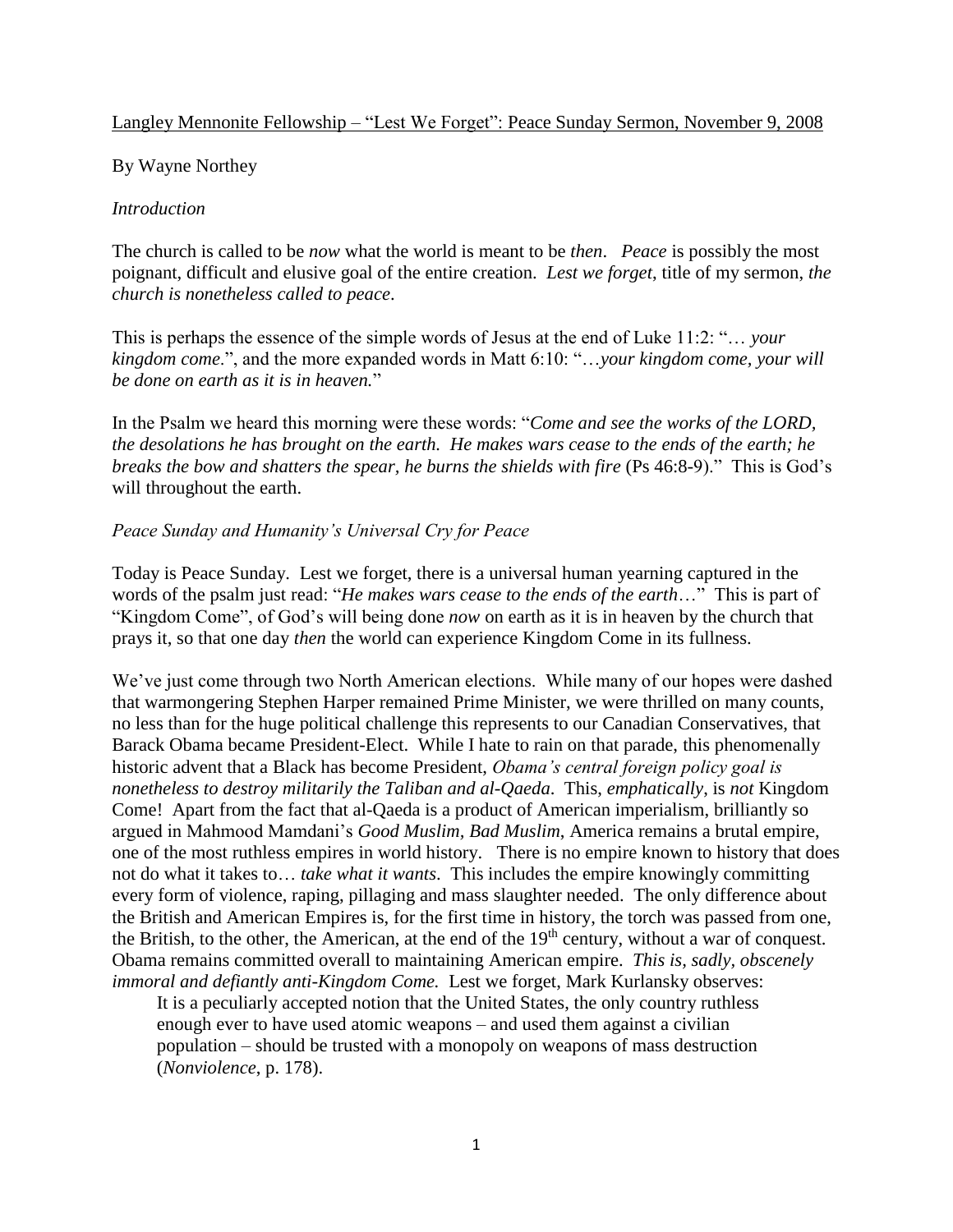More from Kurlansky later. For Canada to participate in this "War on Terror", NATO, etc., is to embrace obscenity.

In the history of the West, there have been two kinds of wars that all nations and all empires have fought: *external* against foreign enemies, and *internal* against domestic enemies. It was President Ronald Reagan who actually coined the term, "war on crime". But this kind of "war" has throughout Western history since the 11<sup>th</sup> century been fought against criminals, the state's domestic enemies, in the West. During the Papal Revolution of that era the Roman Justinian law codes were rediscovered and the West moved decisively towards a non-communitarian, nonpeacemaking, retributive and brutal treatment of – "war" against – criminals. At its Christian best, since the mid-1970's, and thanks to the initiative of Canadian Mennonites in Kitchener, Ontario, Restorative Justice has become an outstanding international *peacemaking* response to this utterly discredited and brutal way of treating criminals. I will not focus today on the *war on crime* against Western states' enemies. I like however this statement by Deirdre Golash:

The history of punishment is in some respects like the history of war; it seems to accompany the human condition almost universally, to enjoy periods of glorification, to be commonly regarded as justified in many instances, and yet to run counter to our ultimate vision of what human society should be.

This certainly describes the *reality* of the war on crime measured against the *vision* of Kingdom Come. Unlike other kinds of eschatologies, we hold out here at LMF for a *future* that is *now*! If so, how do we understand this, and live it out?

### *The Future Now and Where I Came From*



I grew up in a Christian tradition that claimed to take Jesus and the biblical text seriously. It was therefore a huge shock to me when I first attended Regent College in the fall of 1974, and took in Professor Clark Pinnock's inter-term three-week course entitled, "The Politics of Jesus". He had lifted that title straight from a book published two years earlier by Mennonite theologian John Howard Yoder. I was of the mind until that point that, in the words of Regent College's then vice-principal, Dr. William Martin, "There are no politics in the Bible". He said that to me with reference to Pinnock's semester course taught

the next fall by that same title. Dr. Martin like me was from that faith tradition that a church historian dubbed "quintessential fundamentalist", that until 30 years ago at least was almost purely a-political, centrally pietist and otherworldly in its *understanding* of God and mission, though practice on the mission field back then thankfully often transcended the disconnect to neighbour and created order.

Though I had "accepted Christ as Saviour" at the tender age of four, as I always told in giving my testimony, though I was baptized at 12 and studied the Bible religiously from that day onwards, making copious notes for years and winning the approbation of the elders in my church and our missionaries, I was still in for the shock of my life until then when I first sat down for that three-week course of Dr. Pinnock, January, 1975. On principle I refused to read Yoder's text, though it was the only one assigned, and we had to hand in a report on it. I passed the course somehow, but felt rather furious at the "strange Gospel" Pinnock was peddling and many embraced that wet January over three decades ago.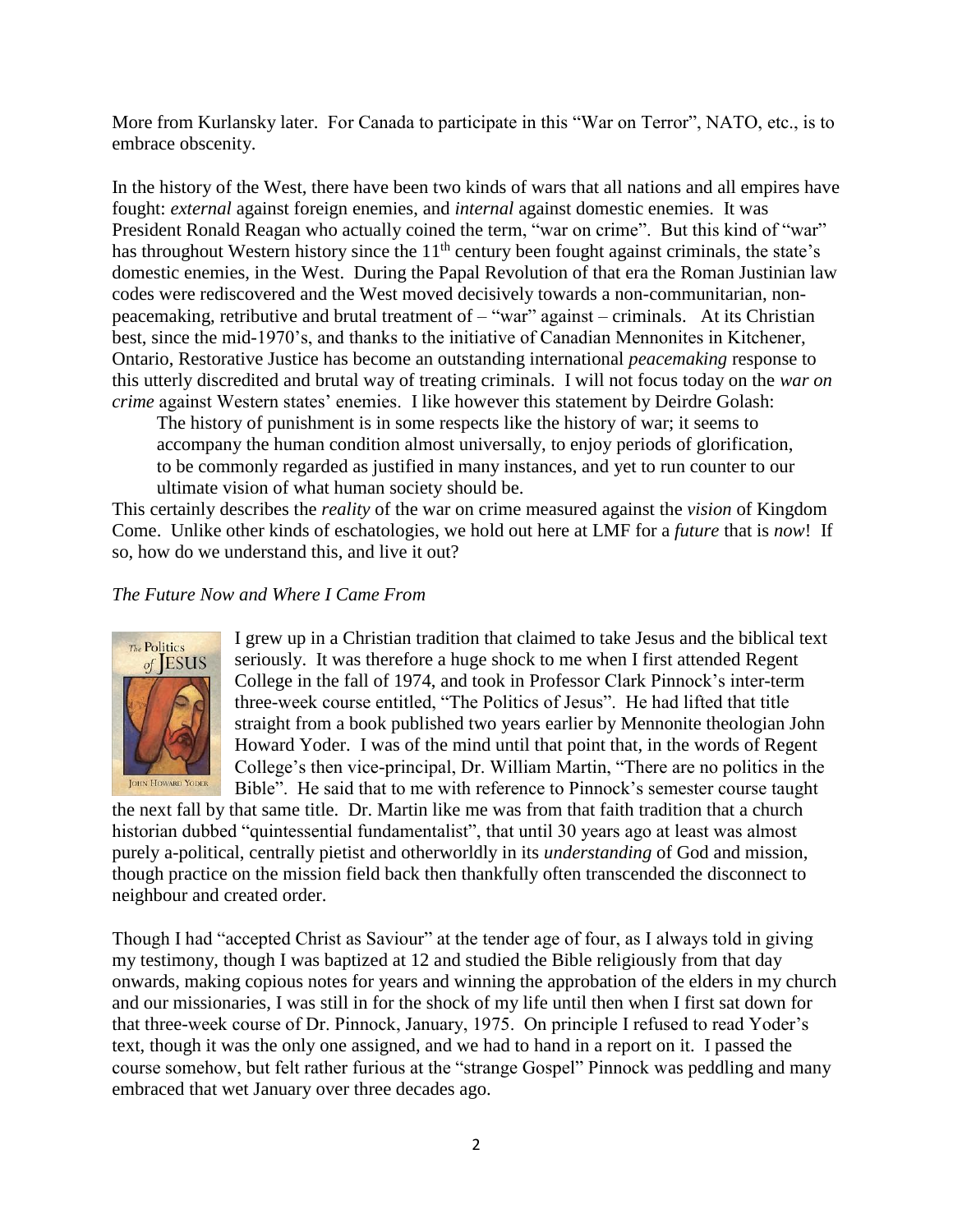But Pinnock, and, I eventually conceded, Yoder, hooked me, and took me through two conversions. In the thirty plus years since I arrived an eager young theologue at Regent College, most pietistic traditions have undergone what I call my first post-Christian "conversion" experience: *they became not only convinced that the Bible is about politics*, in the United States their current representatives comprise the greatest block of supporters for President Bush (and Senators McCain and Palin) and the Republican party. Evangelicals, largely of pietistic origin, have indeed discovered politics in the Bible.

Psalm 24 starts out: *The earth is the LORD's, and everything in it, the world, and all who live in it;…* There *is* something called *God's Politics*, title of noted Evangelical leader Jim Wallis' recent book, since God superintends the world and everything that goes on in it. To that most Evangelicals in my background now say a hearty *Amen*! But not so many say yet *Amen* to my *second conversion to peacemaking and nonviolence*.

We've just come through an election in Canada where numerous contenders were born again Bible-believing Evangelical Christians. South of the border, all recent presidential and vicepresidential contenders were such, except Senator Joseph Biden, a committed Roman Catholic. Tony Blair, until recently British Prime Minister, was also an Evangelical leader. Evangelicals have indeed discovered politics. When it comes to exercise of state violence however, one asks the question, *Just what politics have the majority of Evangelicals discovered?* I wish my fellow Evangelicals would also discover that *the biblical way of doing politics is the counterintuitive way of the nonviolent cross.* And this applies to the person as much as to the state. Lest we forget, God's politics are one.

#### *Violence and Scripture*



Richard Hays, an American New Testament theologian, has written the premier contemporary study on how to do New Testament ethics. The massive tome is entitled *The Moral Vision of the New Testament: Community, Cross, New Creation*. After spending the first few hundred pages meticulously presenting *how* to read the New Testament to excavate its ethics, he supplies several case studies to demonstrate the method. One is the issue of violence in defence of justice. In a chapter by that title, Hays leaves no exegetical task unturned in sifting through the entire New Testament for its witness concerning violence. He begins with Matthew's Gospel, in particular the Sermon on the Mount,

pointing out Jesus' followers are tasked with showing God's character most decisively seen in "loving enemies", that is utterly incompatible with killing them. He writes:

Thus, the church's embodiment of nonviolence is—according to the Sermon on the Mount—its indispensable witness to the gospel (p. 329).

He gives an overview of the entire sweep of the New Testament, arguing that the Sermon on the Mount/Plain materials in Matthew and Luke teach a *norm* of nonviolent love of enemies, and that all other New Testament material provides one voice in support of said norm (p. 329):

Thus, from Matthew to Revelation we find a consistent witness against violence and a calling to the community to follow the example of Jesus in *accepting* suffering rather than *inflicting* it (p. 332).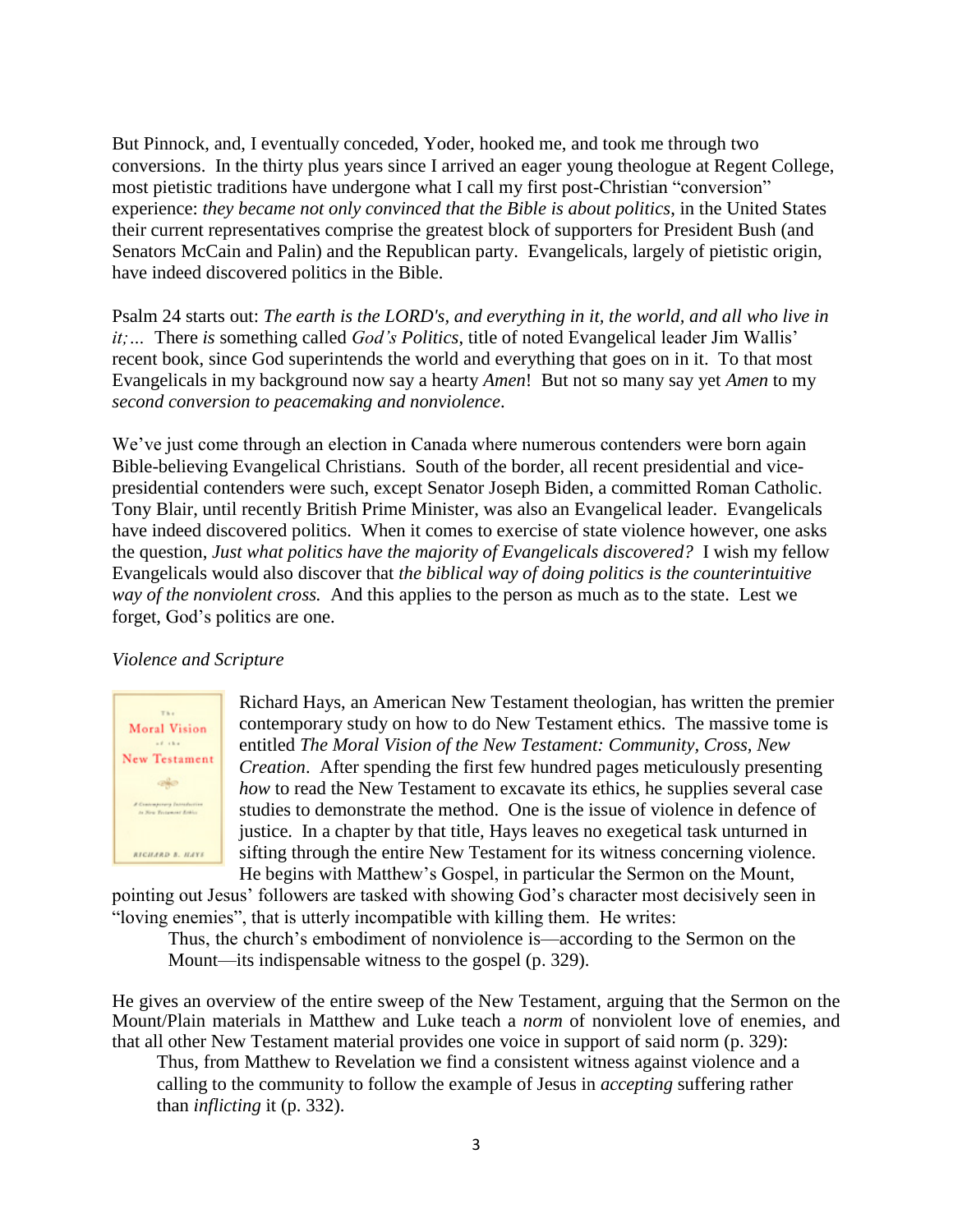#### Wow!

Then Hays asks the one question most frequently posed in response to his summary of the New Testament: What about the Old Testament witness? He responds in some detail, but the gist is this:

If irreconcilable tensions exist between the moral vision of the New Testament and that of particular Old Testament texts, the New Testament vision trumps the Old Testament (p.336).

He lets none of us calling ourselves "Christian" off the hook:

The vocation of nonviolence is not exclusively an option for exceptionally saintly individuals, nor is it a matter of individual conscience; it is fundamental to the church's identity and *raison d'être* [reason for existence]..*.* The church is called to live as a city set on a hill, a city that lives in light of another wisdom, as a sign of God's coming kingdom… [I]f we ask the larger question about the vocation of the community, the New Testament witness comes clearly into focus: the community is called to the work of reconciliation and—as a part of that vocation—suffering even in the face of great injustice. (p. 337).

### Ouch!

A little later, he speaks to the issue of *realpolitik*: or how *practical* is this, Mr. Yoder?: If we fail to read the New Testament texts on violence through the lens *of new creation,* we will fall into one of two opposing errors: either we will fall into a foolish utopianism that expects an evil world to receive our nice gestures with friendly smiles, or we will despair of the possibility of living under the "unrealistic" standards exemplified by Jesus. But if we do read the texts through the lens of *new creation,* we will see that the church is called to stand as God's sign of promise in a dark world. Once we see that, our way, however difficult, will be clear (pp. 338 & 339).

### He notes further that:

(In this respect the New Testament is quite remarkable within the world's literature.) (pp. 339 & 340)

And again, in direct response to *realpolitik* from the perspective of the cross:

The truth about reality is disclosed in the cross: God's power is disclosed in weakness. Thus, all who are granted to see the truth through Jesus Christ will perceive the world through the lenses of the Beatitudes and the strange narrative of the Apocalypse, in which the King of kings and Lord of lords is the slaughtered Lamb. The power of violence is the illusory power of the Beast, which is unmasked by the faithful testimony of the saints (p. 340).

The nonviolence of the Cross, Hays argues, is ultimate *realpolitik*: the final reality of all creation.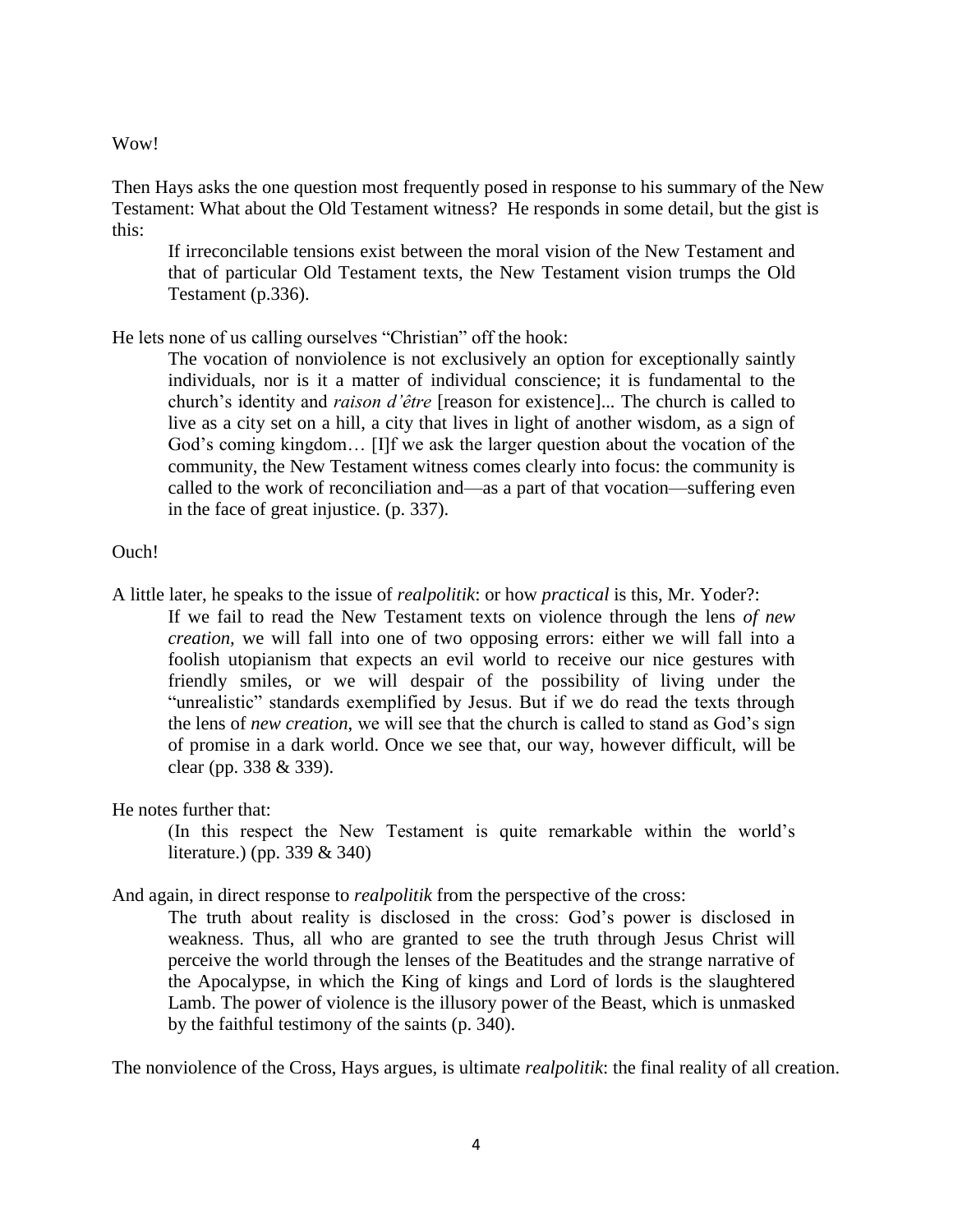Considering other voices in the Christian West's history, Hays writes:

This is the place where New Testament ethics confronts a profound methodological challenge on the question of violence, because the tension is so severe between the unambiguous witness [for peace] of the New Testament canon and the apparently countervailing forces of *tradition, reason,* and *experience* (p. 341).

In consideration of each of these three "countervailing forces", the writer carefully nudges us back towards the New Testament text as normative.

Hays' nearly final words in the chapter are searing:

One reason that the world finds the New Testament's message of peacemaking and love of enemies incredible is that the church is so massively faithless. On the question of violence, the church is deeply compromised and committed to nationalism, violence, and idolatry. (pp. 343 & 344).

I discussed Hays at such length, since I wanted to put the case home that there is *no biblical warrant for supporting Christian resort to violence at the personal level, or in support of the state's doing our dirty work for us through war against our international enemies such as the Taliban in Afghanistan, or retributive violence and capital punishment against our domestic enemies such as violent youth offenders and gang members.* Lest we forget, and think otherwise.

There is, on the contrary, one New Testament response to our enemies that Jesus gives: "*Love your enemies*". In Luke's Gospel, the passage goes on, picked up by Saint Paul in Romans 13, and just like the Matt. 5 Sermon on the Mount, "*Love your enemies, do good to those who hate you, bless those who curse you, pray for those who mistreat you. If someone strikes you on one cheek, turn to him the other also… Do to others as you would have them do to you* (Luke 6:27 – 31)." Where are there exception clauses anywhere in the New Testament? And to put the point home, Jesus caps it off with a reprise: "*But love your enemies, do good to them, and lend to them without expecting to get anything back. Then your reward will be great, and you will be sons of the Most High, because he is kind to the ungrateful and wicked. Be merciful, just as your Father is merciful* (Luke 6:35 – 36)." Lest we forget, negative and positive reciprocity – *payback* of any kind! – are rejected by Jesus.



Another massive study I *must* mention is *Covenant of Peace: The Missing Peace in New Testament Theology and Ethics* by Mennonite theologian Willard Swartley:

[T]his volume is something much more [than] just an overgrown dictionary article on *eirene* [peace] in the New Testament, *it is nothing less than a comprehensive theology of the New Testament presenting peace as the heart of the gospel message and the ground of the New Testament's unity* ("The

heart of the gospel", Richard Hays, *The Christian Century*, May 01, 2007, [http://www.christiancentury.org/article.lasso?id=3329\)](http://www.christiancentury.org/article.lasso?id=3329). What Swartley emphasizes throughout this most remarkable recent study of the New Testament material, lest we forget, is the *active peacemaking* we are all called to as Jesus followers.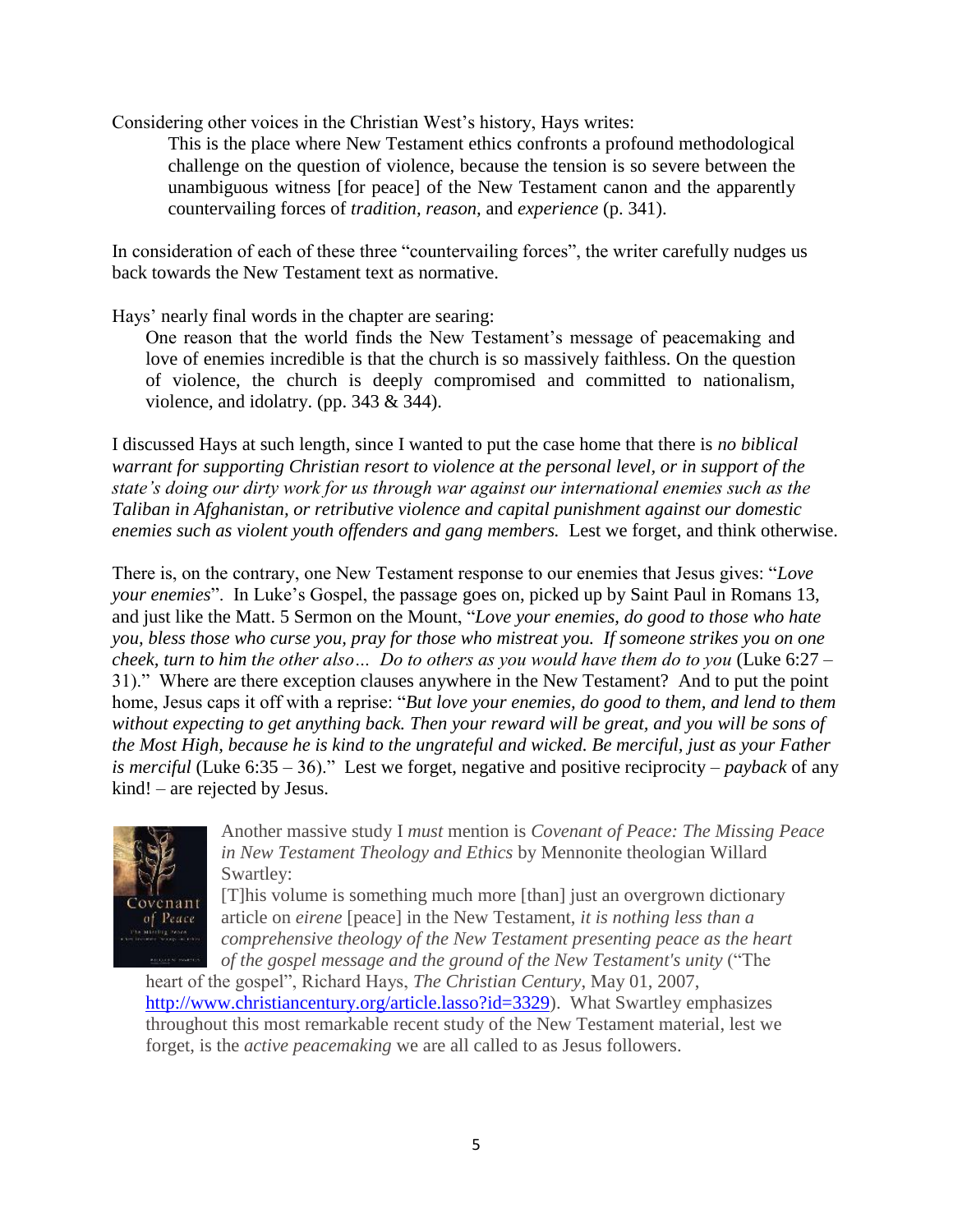#### *A Note About Reading the Bible*

I drew on the New Testament at length because more than any other book in the church's history, this one has guided Christians' understanding of how to live in the world. Some would treat the New Testament like members of *The Jesus Seminar* do, as a document to go behind the curtain to get at what is *really* going on. This is not unlike Newtonian science: ever trying to understand the *mechanics* behind the scenes of the nature of things. What if however, as Johann Wolfgang von Goethe argued, the *real* thing is in fact what one experiences and observes straightforwardly in the *phenomena* of nature – or of the Bible – itself? This in fact is central theme of Luke Johnson's crisp *The Real Jesus: The Misguided Quest for the Historical Jesus and the Truth of the Traditional Gospels.* This is a *phenomenological* way of doing science. I suggest, Is this not a far more efficacious and satisfying way of studying nature and the Bible? If our heads are forever thrust *behind the scenes*, preoccupied with the mechanics of things, perhaps like the proverbial ostrich's head stuck in the sand, we'll end up seeing very little and marveling at less. What if, rather than peering very long behind the scenes, as Shakespeare wrote, paraphrased, we discover after all that *The play's the thing wherein to catch the conscience of the king*? And of all humanity? And that *play* is the phenomenon of the New Testament frontally encountered.

Students of students of nature and of the Bible rightly observe that there are endlessly evolving theories of the *mechanics* of science and of the Bible. They are interesting no doubt, and serve a limited purpose. But if one *really* wants to get at the truth of the New Testament, forget about all the mechanics. Go read and ponder, and allow its truth to penetrate and infiltrate until one is overwhelmed by the sheer power and beauty – and impossible challenge of living out Christ in one's life! The New Testament is a collection of hot potatoes one cannot hold in the hands for very long, as the Hebrews text claims:

*For the word of God is living and active. Sharper than any double-edged sword, it penetrates even to dividing soul and spirit, joints and marrow; it judges the thoughts and attitudes of the heart* (Heb 4:12)*.*

Once a lay Catholic theologian was interviewed about reaction to (for some) Martin Scorcese's controversial film, *The Last Temptation of Christ,* based on a novel written by Nikos Kazantzakis. I remember watching her laugh when asked if she would encourage her students to see the movie. She said something like: "Of course! I encourage my students to read and watch *anything* about Jesus they come across! But then I tell them, *'If you really want to get blown away, go read the New Testament and meet Jesus firsthand!'* "

# *Nonviolence: The History of a Dangerous Idea*



Mark Kurlansky in a book entitled *Nonviolence* discerned twenty-five lessons from "The History of a Dangerous Idea" (the book's subtitle), a few of which I'll cite here:

3. Practitioners of nonviolence are seen as enemies of the state.

4. Once a state takes over a religion, the religion loses its nonviolent teachings.

6. Somewhere behind every war there are always a few founding lies.

- 8. People who go to war start to resemble their enemy.
- 16. Violence does not resolve. It always leads to more violence.
- 23. Violence is a virus that infects and takes over.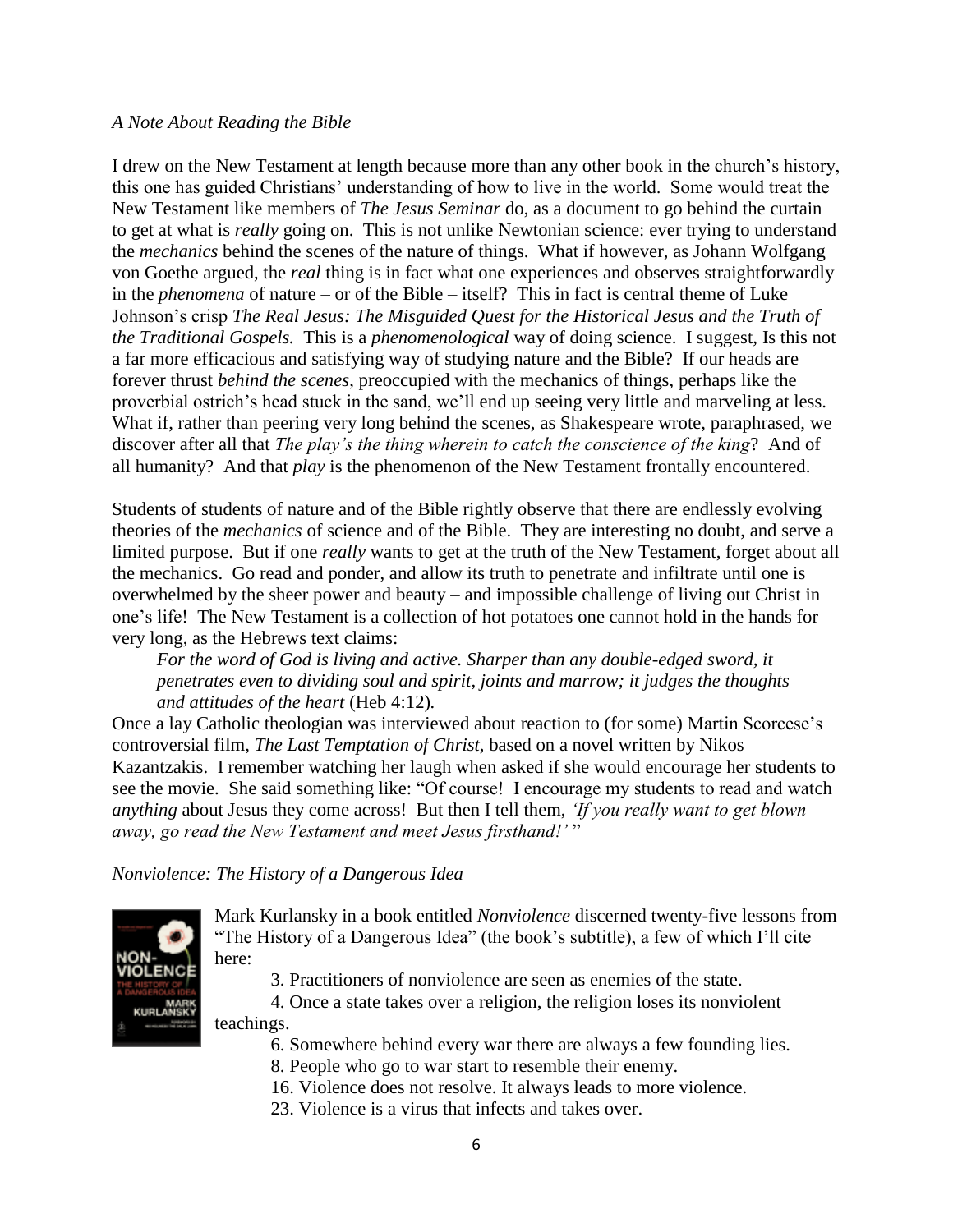25. The hard work of beginning a movement to end war has already been done.

The dominant observation I made in reading the book is that nonviolence/peacemaking has been with the church since its inception. We often hear that the Quakers and the Mennonites are the historic peace churches. In one way this is true – since the  $16<sup>th</sup>$  century Protestant Reformation. But church history began 15 centuries before that, and there has been a peace tradition throughout. More encouraging, there has been such a tradition in non-Christian parts of the West.

Mark Kurlansky's book does an excellent job of succinctly highlighting that long history, lest we forget or do not know. History is only beneficial if we learn from its mistakes. *Violence* is the *ultimate mistake* of human existence, personal or state. The Bible has a preferred word: *sin*.

He mentions groups and leaders including from the entire early church era until the fourth century; the Cathars/Albigensians considered heretics in the  $12<sup>th</sup>$  century; and similarly the  $12<sup>th</sup>$ century Waldensians whom the Cathars influenced; the Taborites or Hussites of the 15<sup>th</sup> century; Anabaptism that emerged in the  $16<sup>th</sup>$  century; the Quakers who appeared in the  $17<sup>th</sup>$  century; non-Christian groups such as the 19<sup>th</sup> century Cherokee nation that ended up completely betrayed and deported by the United States; the 19<sup>th</sup> century Maori of the South Pacific; 20<sup>th</sup> century non-Christian Jesus-follower Mahatma Gandhi and Christian Martin Luther King Jr.

Kurlansky does a superb job of reading Jesus and his initial followers non-violently, observing: "The early Christians are the earliest known group that renounced warfare in all its forms and rejected all its institutions (*ibid*, p. 21)." John Howard Yoder once told me that no theologian of repute had ever disagreed with his reading of Jesus as nonviolent in response to his *The Politics of Jesus.* For all that, Mahatma Gandhi said: "It seems everybody but Christians knows Jesus was nonviolent". Theologian Paul Anderson stated, "It is a great irony of history that the Cross, symbol of the ultimate triumph of peaceful means to peaceful ends, has been used as a standard in battle." This is in fact enormous *understatement*.

Something obviously happened on the way to those following what originally was called *The Way* – The Way of Peace: Christians unthinkably began endorsing and embracing the violence of the state. A superb book on this is Alistair Kee's *Constantine Versus Christ: The Triumph of Ideology*. Fourth and fifth century Saint Augustine of Hippo was the brilliant theologian who began to proclaim the possibility of killing one's enemies, totally prohibited by Christ as most knew before Constantine. Augustine contradicted this, saying it was fine and even mandated, as long as it was done with an *inner* motivation of high-minded love for the enemy. All I can say is: *try it out sometime!* Think of your worst enemy, then conjure up love for him as you thrust him through with a spear, cut off his head, put a bullet to his heart, bomb his village, incinerate a whole city with a nuclear bomb... During my six months' sabbatical at Saint Paul University, Ottawa, last year, I in part plunged into a reading of Augustine on his arguably most *twisted* bequeathal to Western Christianity: *the "just war" theory*.

Don't really try to do what I just suggested: despatch your enemy with love in your heart! For the state takes a dim view of it, in fact arrogates sole right to itself of doing violence through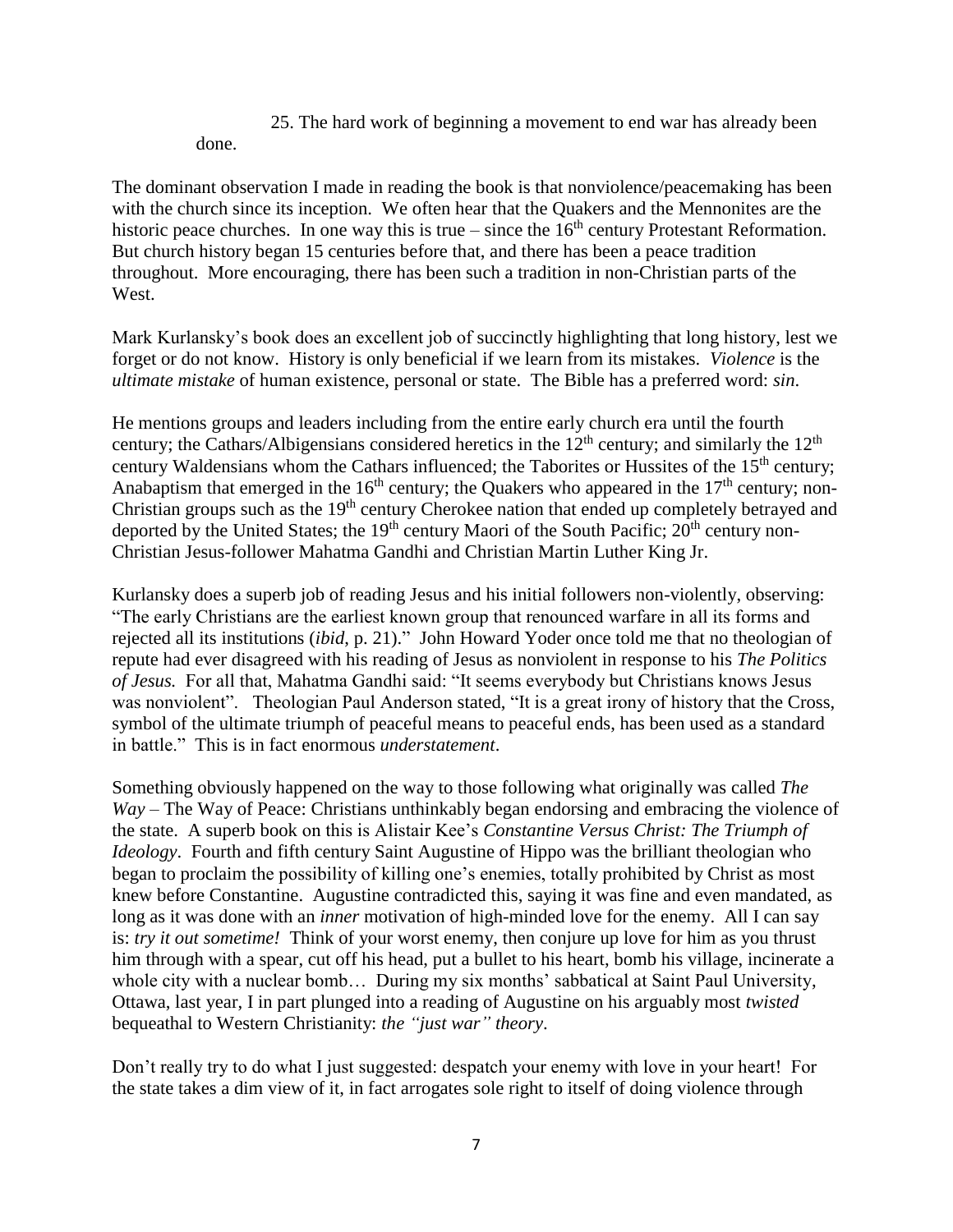capital punishment and waging war. *It is precisely here where lies the rub: Jesus and the New Testament nowhere give that right to the state!* For the state to claim that right is precisely where it is the ultimate *addict, totally under the control of the narcotic of power of life and death over whomever it claims should die.*

A Chinese teacher named *Mozi* lived from about 470 to 390 BC, and challenged Confucianism for its proviolent establishment ways. He wrote a brilliant piece about state addiction to power:

To kill one man is to be guilty of a capital crime, to kill ten men is to increase the guilt ten-fold, to kill a hundred men is to increase it a hundred-fold. This the rulers of the earth all recognize and yet when it comes to the greatest crime – waging war on another state – they praise it!

It is clear they do not know it is wrong, for they record such deeds to be handed down to posterity; if they knew they were wrong, why should they wish to record them and have them handed down to posterity? [Such as again this November 11 Remembrance Day ceremonies.]

If a man on seeing a little black were to say it is black, but on seeing a lot of black were to say it is white, it would be clear that such a man could not distinguish black and white. Or if he were to taste a few bitter things [and] were to pronounce them sweet, clearly he would be incapable of distinguishing between sweetness and bitterness. So those who recognize a small crime as such, but do not recognize the wickedness of the greatest crime of all – the waging of war on another state – but actually praise it – cannot distinguish right and wrong. So as to right or wrong, the rulers of the world are in confusion.

I would rather say they are *addicts to the most powerful narcotic known to humanity*: *power*. Kurlansky observes:

By the seventh century it was already an old pattern: the religious doctrine of peace meets the power politics of state, the rules are bent for the "just war," and once the first few doses are administered the state becomes an addict that will tell any lie to get its narcotic. War is simply the means. The real narcotic is power. As Hungarian writer György Konrád said of the United States and the Soviet Union in the 1980s, "Men can invent few libidinous fantasies more enjoyable than those of world domination." The African-American poet Langston Hughes called the leading nations "the nymphomaniacs of power." (*ibid*, p. 35)

Kurlansky concludes his book thus:

The early-twentieth-century French novelist Anatole France wrote: "War will disappear only when men shall take no part whatever in violence and shall be ready to suffer every persecution that their abstention will bring them. It is the only way to abolish war." And as William Penn said in the seventeenth century, "Somebody must begin it."

One of the greatest lessons of history is that somebody already has (*ibid*, p. 182).